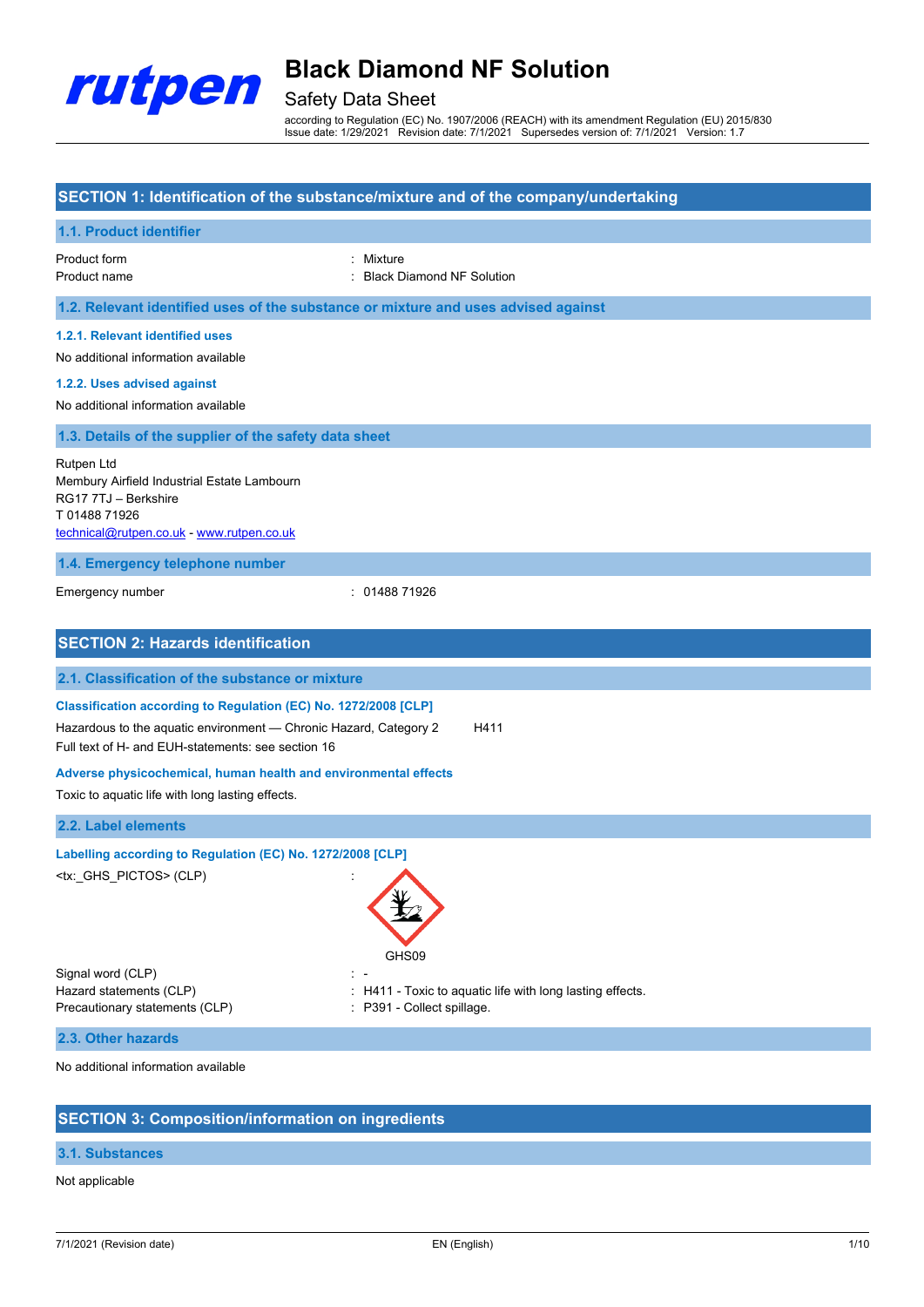## Safety Data Sheet

according to Regulation (EC) No. 1907/2006 (REACH) with its amendment Regulation (EU) 2015/830

#### **3.2. Mixtures**

| <b>Name</b>                                                | <b>Product identifier</b>                                             | $\frac{9}{6}$  | <b>Classification according to</b><br><b>Regulation (EC) No. 1272/2008</b><br>[CLP]                                                                                                |
|------------------------------------------------------------|-----------------------------------------------------------------------|----------------|------------------------------------------------------------------------------------------------------------------------------------------------------------------------------------|
| Sodium chlorate                                            | CAS-No.: 7775-09-9<br>EC-No.: 231-887-4                               | $\ge 5 - < 15$ | Ox. Sol. 1, H271<br>Acute Tox. 4 (Oral), H302<br>Aquatic Chronic 2, H411                                                                                                           |
| <b>TRISODIUM NITRILOTRIACETATE</b>                         | CAS-No.: 5064-31-3<br>EC-No.: 225-768-6<br>EC Index-No.: 607-620-00-6 | $\geq 1 - 5$   | Acute Tox. 4 (Oral), H302<br>Eye Irrit. 2, H319<br>Carc. 2, H351                                                                                                                   |
| <b>COPPER SULPHATE</b>                                     | CAS-No.: 7758-98-7<br>EC-No.: 231-847-6<br>EC Index-No.: 029-004-00-0 | $\geq 1 - 5$   | Acute Tox. 4 (Oral), H302<br>Skin Irrit. 2, H315<br>Eye Irrit. 2, H319<br>Aquatic Acute 1, H400<br>Aquatic Chronic 1, H410                                                         |
| potassium fluoride                                         | CAS-No.: 7789-23-3<br>EC-No.: 232-151-5<br>EC Index-No.: 009-005-00-2 | $\geq 1 - 5$   | Acute Tox. 3 (Inhalation), H331<br>Acute Tox. 3 (Dermal), H311<br>Acute Tox. 3 (Oral), H301                                                                                        |
| SELENIUM COMPOUNDS EXCEPT CADMIUM<br><b>SULPHOSELENIDE</b> | EC Index-No.: 034-002-00-8                                            | $\geq 1 - 5$   | Acute Tox. 3 (Oral), H301<br>Acute Tox. 3 (Inhalation), H331<br>Acute Tox. 3 (Inhalation: dust, mist), H331<br>STOT RE 2, H373<br>Aquatic Acute 1, H400<br>Aquatic Chronic 1, H410 |

| <b>Specific concentration limits:</b> |                                                                       |                               |
|---------------------------------------|-----------------------------------------------------------------------|-------------------------------|
| <b>Name</b>                           | <b>Product identifier</b>                                             | Specific concentration limits |
| TRISODIUM NITRILOTRIACETATE           | CAS-No.: 5064-31-3<br>EC-No.: 225-768-6<br>EC Index-No.: 607-620-00-6 | $(5 ≤ C < 100)$ Carc. 2, H351 |

Full text of H- and EUH-statements: see section 16

#### **SECTION 4: First aid measures**

### **4.1. Description of first aid measures**

| First-aid measures after inhalation<br>First-aid measures after skin contact<br>First-aid measures after eye contact<br>First-aid measures after ingestion | : Remove person to fresh air and keep comfortable for breathing.<br>Wash skin with plenty of water.<br>$\therefore$ Rinse eyes with water as a precaution.<br>: Call a poison center or a doctor if you feel unwell. |  |
|------------------------------------------------------------------------------------------------------------------------------------------------------------|----------------------------------------------------------------------------------------------------------------------------------------------------------------------------------------------------------------------|--|
|                                                                                                                                                            |                                                                                                                                                                                                                      |  |
| 4.2. Most important symptoms and effects, both acute and delayed                                                                                           |                                                                                                                                                                                                                      |  |

No additional information available

**4.3. Indication of any immediate medical attention and special treatment needed**

Treat symptomatically.

| <b>SECTION 5: Firefighting measures</b> |  |
|-----------------------------------------|--|
|                                         |  |
| 5.1. Extinguishing media                |  |

Suitable extinguishing media : Water spray. Dry powder. Foam. Carbon dioxide.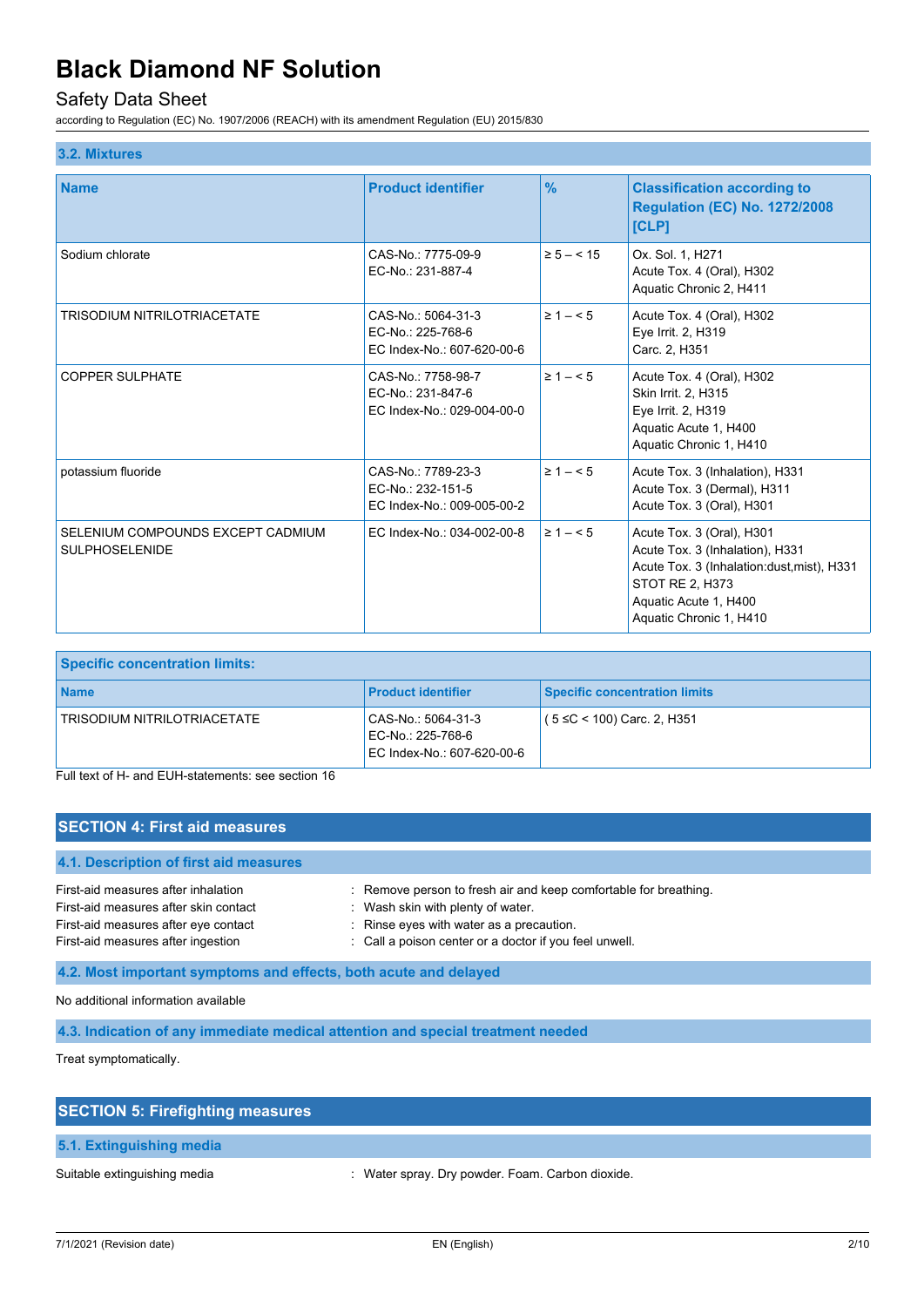## Safety Data Sheet

according to Regulation (EC) No. 1907/2006 (REACH) with its amendment Regulation (EU) 2015/830

| 5.2. Special hazards arising from the substance or mixture |                                                                                                                                             |  |
|------------------------------------------------------------|---------------------------------------------------------------------------------------------------------------------------------------------|--|
| Hazardous decomposition products in case of fire           | : Toxic fumes may be released.                                                                                                              |  |
| 5.3. Advice for firefighters                               |                                                                                                                                             |  |
| Protection during firefighting                             | : Do not attempt to take action without suitable protective equipment. Self-contained<br>breathing apparatus. Complete protective clothing. |  |

| <b>SECTION 6: Accidental release measures</b>                            |                                                                                                                                                                |  |  |
|--------------------------------------------------------------------------|----------------------------------------------------------------------------------------------------------------------------------------------------------------|--|--|
| 6.1. Personal precautions, protective equipment and emergency procedures |                                                                                                                                                                |  |  |
| 6.1.1. For non-emergency personnel                                       |                                                                                                                                                                |  |  |
| Emergency procedures                                                     | Ventilate spillage area.                                                                                                                                       |  |  |
| 6.1.2. For emergency responders                                          |                                                                                                                                                                |  |  |
| Protective equipment                                                     | : Do not attempt to take action without suitable protective equipment. For further information<br>refer to section 8: "Exposure controls/personal protection". |  |  |
| <b>6.2. Environmental precautions</b>                                    |                                                                                                                                                                |  |  |
| Avoid release to the environment                                         |                                                                                                                                                                |  |  |

| 6.3. Methods and material for containment and cleaning up       |                                                                                                                                       |  |
|-----------------------------------------------------------------|---------------------------------------------------------------------------------------------------------------------------------------|--|
| For containment<br>Methods for cleaning up<br>Other information | Collect spillage.<br>Take up liquid spill into absorbent material.<br>: Dispose of materials or solid residues at an authorized site. |  |
| <b>6.4. Reference to other sections</b>                         |                                                                                                                                       |  |

For further information refer to section 13.

| <b>SECTION 7: Handling and storage</b>                            |                                                                                                                                                                                            |  |
|-------------------------------------------------------------------|--------------------------------------------------------------------------------------------------------------------------------------------------------------------------------------------|--|
| 7.1. Precautions for safe handling                                |                                                                                                                                                                                            |  |
| Precautions for safe handling<br>Hygiene measures                 | Ensure good ventilation of the work station. Wear personal protective equipment.<br>: Do not eat, drink or smoke when using this product. Always wash hands after handling the<br>product. |  |
| 7.2. Conditions for safe storage, including any incompatibilities |                                                                                                                                                                                            |  |
| Storage conditions                                                | Store in a well-ventilated place. Keep cool.                                                                                                                                               |  |

**7.3. Specific end use(s)**

No additional information available

### **SECTION 8: Exposure controls/personal protection**

#### **8.1. Control parameters**

#### **8.1.1 National occupational exposure and biological limit values**

| COPPER SULPHATE (7758-98-7)                               |                                                |  |
|-----------------------------------------------------------|------------------------------------------------|--|
| <b>EU - Indicative Occupational Exposure Limit (IOEL)</b> |                                                |  |
| Local name                                                | Copper(II) sulfate                             |  |
| <b>IOEL TWA</b>                                           | $0.01$ mg/m <sup>3</sup> (respirable fraction) |  |
| Remark                                                    | (Year of adoption 2014)                        |  |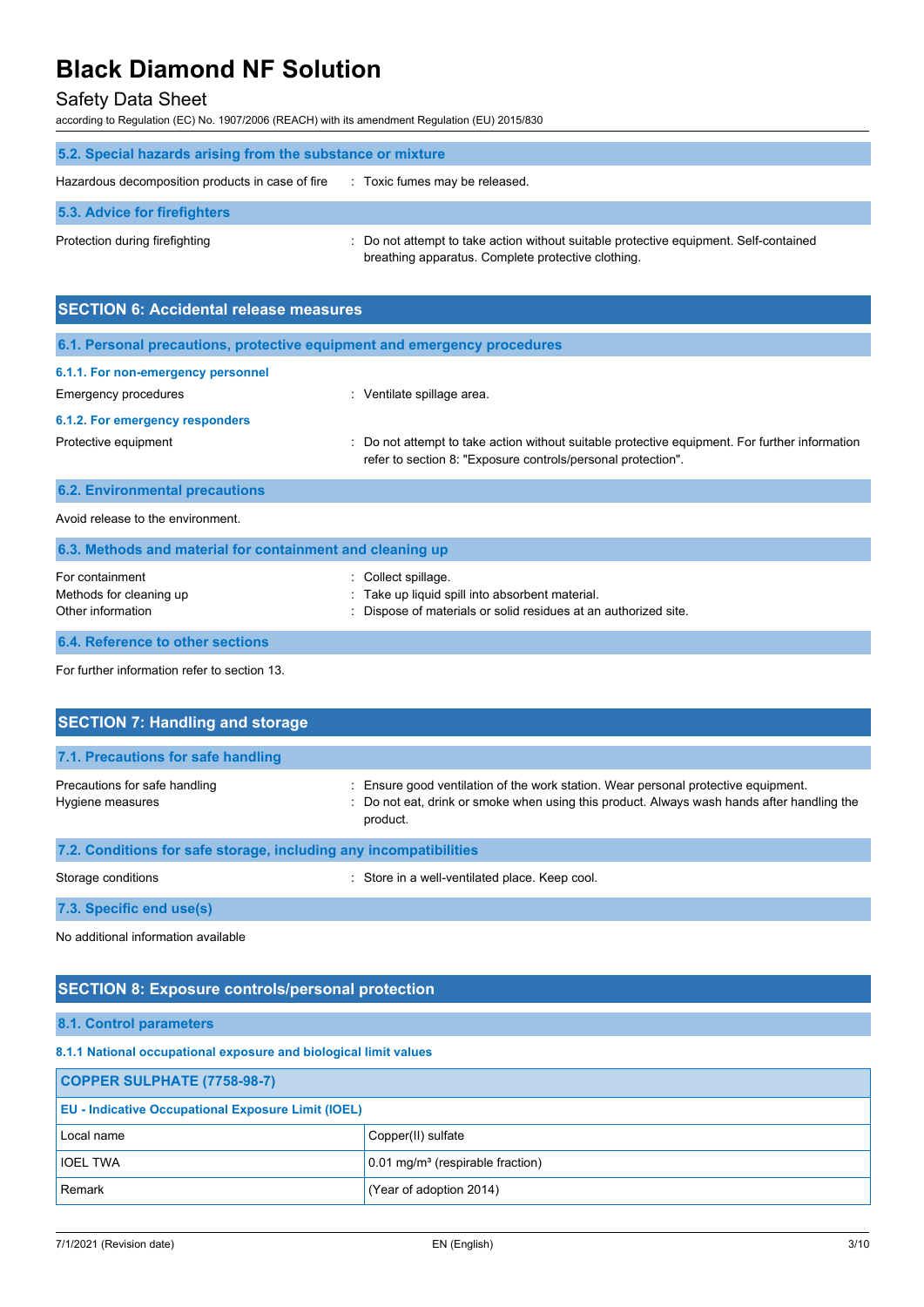### Safety Data Sheet

according to Regulation (EC) No. 1907/2006 (REACH) with its amendment Regulation (EU) 2015/830

| COPPER SULPHATE (7758-98-7)                                                     |  |
|---------------------------------------------------------------------------------|--|
| Regulatory reference<br><b>SCOEL Recommendations</b>                            |  |
| 8.1.2. Recommended monitoring procedures<br>No additional information available |  |

**8.1.3. Air contaminants formed**

No additional information available

#### **8.1.4. DNEL and PNEC**

No additional information available

#### **8.1.5. Control banding**

No additional information available

**8.2. Exposure controls**

#### **8.2.1. Appropriate engineering controls**

#### **Appropriate engineering controls:**

Ensure good ventilation of the work station.

#### **8.2.2. Personal protection equipment**

**Personal protective equipment symbol(s):**



#### **8.2.2.1. Eye and face protection**

**Eye protection:** Safety glasses

#### **8.2.2.2. Skin protection**

**Skin and body protection:** Wear suitable protective clothing

**Hand protection:** Protective gloves

**8.2.2.3. Respiratory protection**

#### **Respiratory protection:**

In case of insufficient ventilation, wear suitable respiratory equipment

#### **8.2.2.4. Thermal hazards**

No additional information available

#### **8.2.3. Environmental exposure controls**

**Environmental exposure controls:** Avoid release to the environment.

| <b>SECTION 9: Physical and chemical properties</b>         |                     |  |
|------------------------------------------------------------|---------------------|--|
| 9.1. Information on basic physical and chemical properties |                     |  |
| Physical state                                             | $:$ Liquid          |  |
| Colour                                                     | : No data available |  |
| Odour                                                      | : No data available |  |
| Odour threshold                                            | : No data available |  |
| рH                                                         | . No data available |  |
| Relative evaporation rate (butylacetate=1)                 | : No data available |  |
| Melting point                                              | : Not applicable    |  |
|                                                            |                     |  |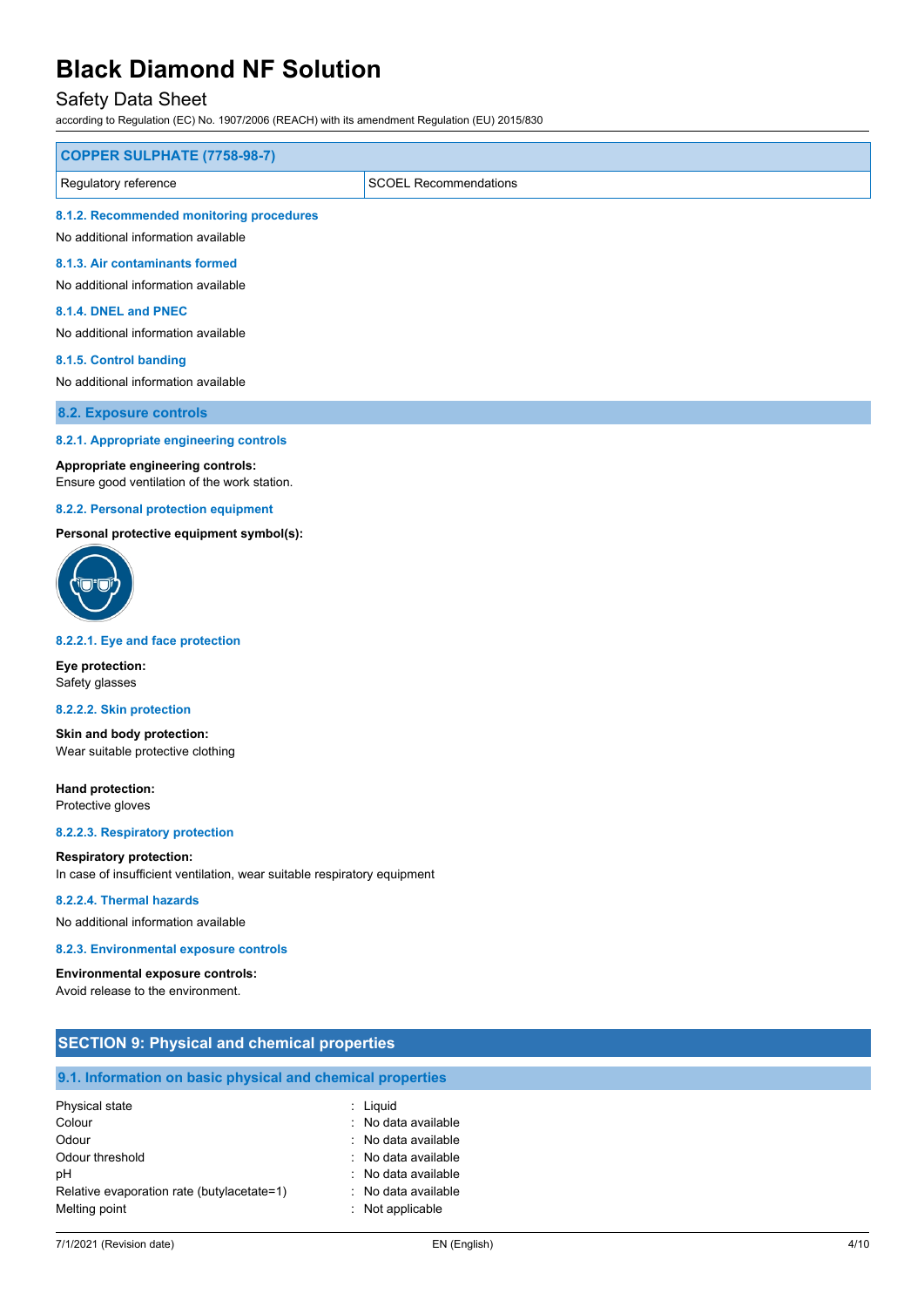## Safety Data Sheet

according to Regulation (EC) No. 1907/2006 (REACH) with its amendment Regulation (EU) 2015/830

| Freezing point                                  | $\therefore$ No data available |
|-------------------------------------------------|--------------------------------|
| Boiling point                                   | No data available              |
| Flash point                                     | No data available              |
| Auto-ignition temperature                       | No data available              |
| Decomposition temperature                       | No data available              |
| Flammability (solid, gas)                       | Not applicable                 |
| Vapour pressure                                 | No data available              |
| Relative vapour density at 20 °C                | No data available              |
| Relative density                                | No data available              |
| Solubility                                      | No data available              |
| Partition coefficient n-octanol/water (Log Pow) | No data available              |
| Viscosity, kinematic                            | No data available              |
| Viscosity, dynamic                              | No data available              |
| Explosive properties                            | No data available              |
| Oxidising properties                            | No data available              |
| <b>Explosive limits</b>                         | No data available              |
|                                                 |                                |

#### **9.2. Other information**

No additional information available

### **SECTION 10: Stability and reactivity**

#### **10.1. Reactivity**

The product is non-reactive under normal conditions of use, storage and transport.

#### **10.2. Chemical stability**

Stable under normal conditions.

**10.3. Possibility of hazardous reactions**

No dangerous reactions known under normal conditions of use.

**10.4. Conditions to avoid**

None under recommended storage and handling conditions (see section 7).

**10.5. Incompatible materials**

No additional information available

**10.6. Hazardous decomposition products**

Under normal conditions of storage and use, hazardous decomposition products should not be produced.

| <b>SECTION 11: Toxicological information</b> |                                                                                    |
|----------------------------------------------|------------------------------------------------------------------------------------|
| 11.1 Information on toxicological effects    |                                                                                    |
| Acute toxicity (oral)                        | : Not classified                                                                   |
| Acute toxicity (dermal)                      | : Not classified                                                                   |
| Acute toxicity (inhalation)                  | : Not classified                                                                   |
| <b>Sodium chlorate (7775-09-9)</b>           |                                                                                    |
| LD50 oral rat                                | > 5000 mg/kg bodyweight Animal: rat, Guideline: EPA OPP 81-1 (Acute Oral Toxicity) |
| LD50 dermal rat                              | > 2500 mg/kg bodyweight Animal:                                                    |
| LC50 Inhalation - Rat                        | > 25 mg/l air Animal:                                                              |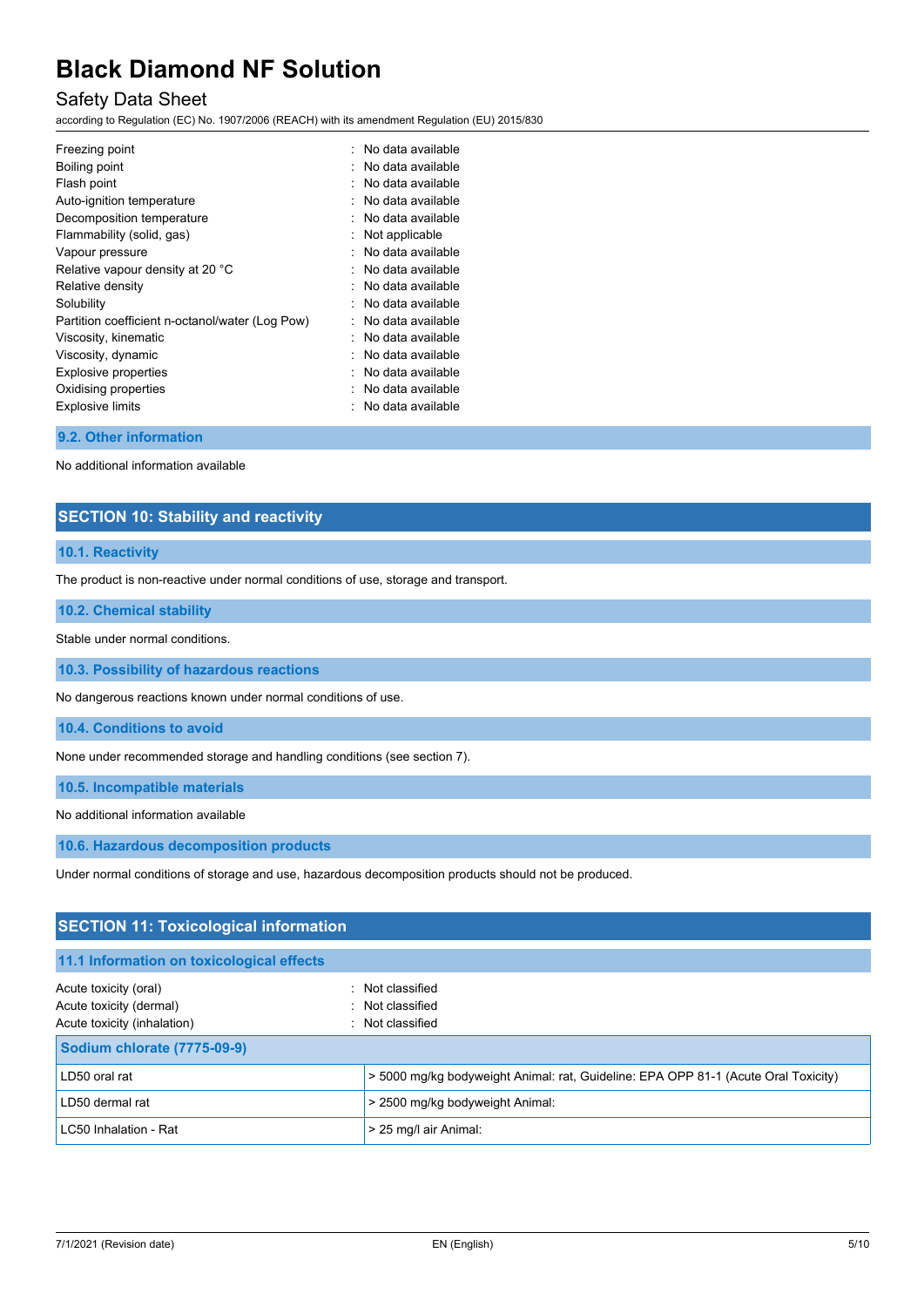## Safety Data Sheet

according to Regulation (EC) No. 1907/2006 (REACH) with its amendment Regulation (EU) 2015/830

| <b>COPPER SULPHATE (7758-98-7)</b>                      |                                                                                                                                                                                                                                               |
|---------------------------------------------------------|-----------------------------------------------------------------------------------------------------------------------------------------------------------------------------------------------------------------------------------------------|
| LD50 dermal rat                                         | > 2000 mg/kg bodyweight Animal: rat, Guideline: OECD Guideline 402 (Acute Dermal<br>Toxicity), Guideline: EU Method B.3 (Acute Toxicity (Dermal)), Guideline: EPA OTS<br>798.1100 (Acute Dermal Toxicity), Guideline: other: MAFF 4200 (1985) |
| Skin corrosion/irritation                               | Not classified                                                                                                                                                                                                                                |
| Serious eye damage/irritation                           | Not classified                                                                                                                                                                                                                                |
| Respiratory or skin sensitisation                       | Not classified                                                                                                                                                                                                                                |
| Germ cell mutagenicity                                  | Not classified                                                                                                                                                                                                                                |
| Carcinogenicity                                         | Not classified                                                                                                                                                                                                                                |
| Sodium chlorate (7775-09-9)                             |                                                                                                                                                                                                                                               |
| NOAEL (chronic, oral, animal/male, 2 years)             | 160 mg/kg bodyweight Animal: mouse, Animal sex: male, Guideline: EPA OPPTS<br>870.4200 (Carcinogenicity), Remarks on results: other: Effect type: carcinogenicity<br>(migrated information)                                                   |
| Reproductive toxicity                                   | : Not classified                                                                                                                                                                                                                              |
| STOT-single exposure                                    | Not classified                                                                                                                                                                                                                                |
| STOT-repeated exposure                                  | Not classified                                                                                                                                                                                                                                |
| <b>Sodium chlorate (7775-09-9)</b>                      |                                                                                                                                                                                                                                               |
| NOAEL (subchronic, oral, animal/male, 90 days)          | ≥ 350 mg/kg bodyweight Animal: mouse, Animal sex: male, Guideline: OECD Guideline<br>407 (Repeated Dose 28-Day Oral Toxicity in Rodents)                                                                                                      |
| NOAEL (subchronic, oral, animal/female, 90 days)        | ≥ 365 mg/kg bodyweight Animal: mouse, Animal sex: female, Guideline: OECD Guideline<br>407 (Repeated Dose 28-Day Oral Toxicity in Rodents)                                                                                                    |
| <b>SELENIUM COMPOUNDS EXCEPT CADMIUM SULPHOSELENIDE</b> |                                                                                                                                                                                                                                               |
| STOT-repeated exposure                                  | May cause damage to organs through prolonged or repeated exposure.                                                                                                                                                                            |
| Aspiration hazard                                       | Not classified                                                                                                                                                                                                                                |

| <b>SECTION 12: Ecological information</b>                                                                                                                                  |                                                                                                                            |  |
|----------------------------------------------------------------------------------------------------------------------------------------------------------------------------|----------------------------------------------------------------------------------------------------------------------------|--|
| 12.1. Toxicity                                                                                                                                                             |                                                                                                                            |  |
| Ecology - general<br>Hazardous to the aquatic environment, short-term<br>(acute)<br>Hazardous to the aquatic environment, long-term<br>(chronic)<br>Not rapidly degradable | Toxic to aquatic life with long lasting effects.<br>: Not classified<br>: Toxic to aquatic life with long lasting effects. |  |
| <b>Sodium chlorate (7775-09-9)</b>                                                                                                                                         |                                                                                                                            |  |
| LC50 - Fish [1]                                                                                                                                                            | 2585 mg/l Test organisms (species): Oryzias latipes                                                                        |  |
| 12.2. Persistence and degradability                                                                                                                                        |                                                                                                                            |  |
| No additional information available                                                                                                                                        |                                                                                                                            |  |
| 12.3. Bioaccumulative potential                                                                                                                                            |                                                                                                                            |  |
| No additional information available                                                                                                                                        |                                                                                                                            |  |
| 12.4. Mobility in soil                                                                                                                                                     |                                                                                                                            |  |
| No additional information available                                                                                                                                        |                                                                                                                            |  |
| 12.5. Results of PBT and vPvB assessment                                                                                                                                   |                                                                                                                            |  |
| No additional information available                                                                                                                                        |                                                                                                                            |  |
| 12.6. Other adverse effects                                                                                                                                                |                                                                                                                            |  |
| No additional information available                                                                                                                                        |                                                                                                                            |  |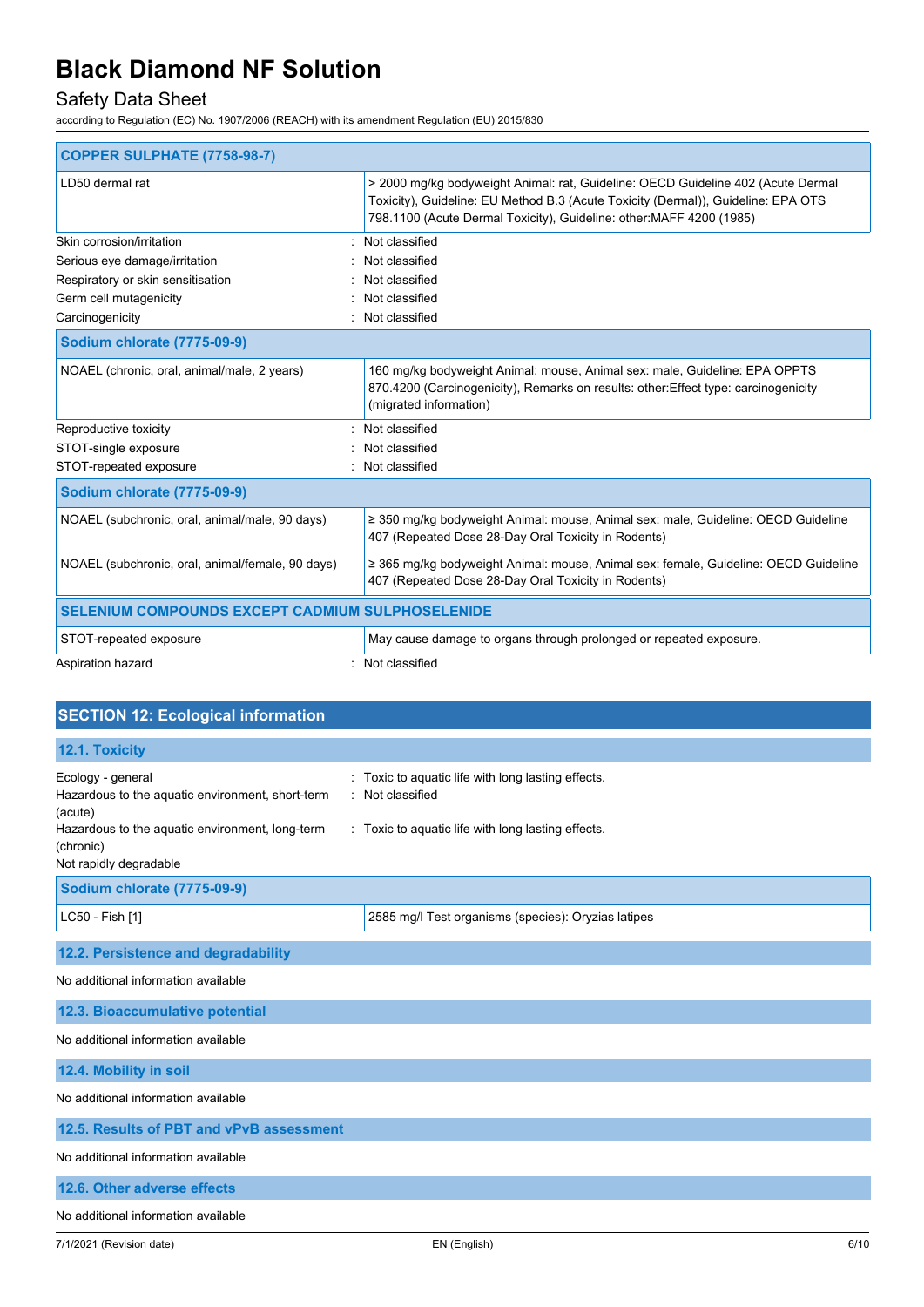### Safety Data Sheet

according to Regulation (EC) No. 1907/2006 (REACH) with its amendment Regulation (EU) 2015/830

### **SECTION 13: Disposal considerations**

#### **13.1. Waste treatment methods**

Waste treatment methods : Dispose of contents/container in accordance with licensed collector's sorting instructions.

#### **SECTION 14: Transport information**

| In accordance with ADR / IMDG / IATA / ADN / RID |                |                |                |                |
|--------------------------------------------------|----------------|----------------|----------------|----------------|
| <b>ADR</b>                                       | <b>IMDG</b>    | <b>IATA</b>    | <b>ADN</b>     | <b>RID</b>     |
| 14.1. UN number                                  |                |                |                |                |
| Not applicable                                   | Not applicable | Not applicable | Not applicable | Not applicable |
| 14.2. UN proper shipping name                    |                |                |                |                |
| Not applicable                                   | Not applicable | Not applicable | Not applicable | Not applicable |
| 14.3. Transport hazard class(es)                 |                |                |                |                |
| Not applicable                                   | Not applicable | Not applicable | Not applicable | Not applicable |
| 14.4. Packing group                              |                |                |                |                |
| Not applicable                                   | Not applicable | Not applicable | Not applicable | Not applicable |
| 14.5. Environmental hazards                      |                |                |                |                |
| Not applicable                                   | Not applicable | Not applicable | Not applicable | Not applicable |
| No supplementary information available           |                |                |                |                |

#### **14.6. Special precautions for user**

#### **Overland transport**

Not applicable

#### **Transport by sea**

Not applicable

#### **Air transport**

Not applicable

## **Inland waterway transport**

Not applicable

#### **Rail transport**

Not applicable

**14.7. Transport in bulk according to Annex II of Marpol and the IBC Code**

#### Not applicable

### **SECTION 15: Regulatory information**

**15.1. Safety, health and environmental regulations/legislation specific for the substance or mixture**

#### **15.1.1. EU-Regulations**

Contains no REACH substances with Annex XVII restrictions

Contains no substance on the REACH candidate list

Contains no REACH Annex XIV substances

Substances subject to Regulation (EU) No 649/2012 of the European Parliament and of the Council of 4 july 2012 concerning the export and import of hazardous chemicals: Chlorate (7775-09-9)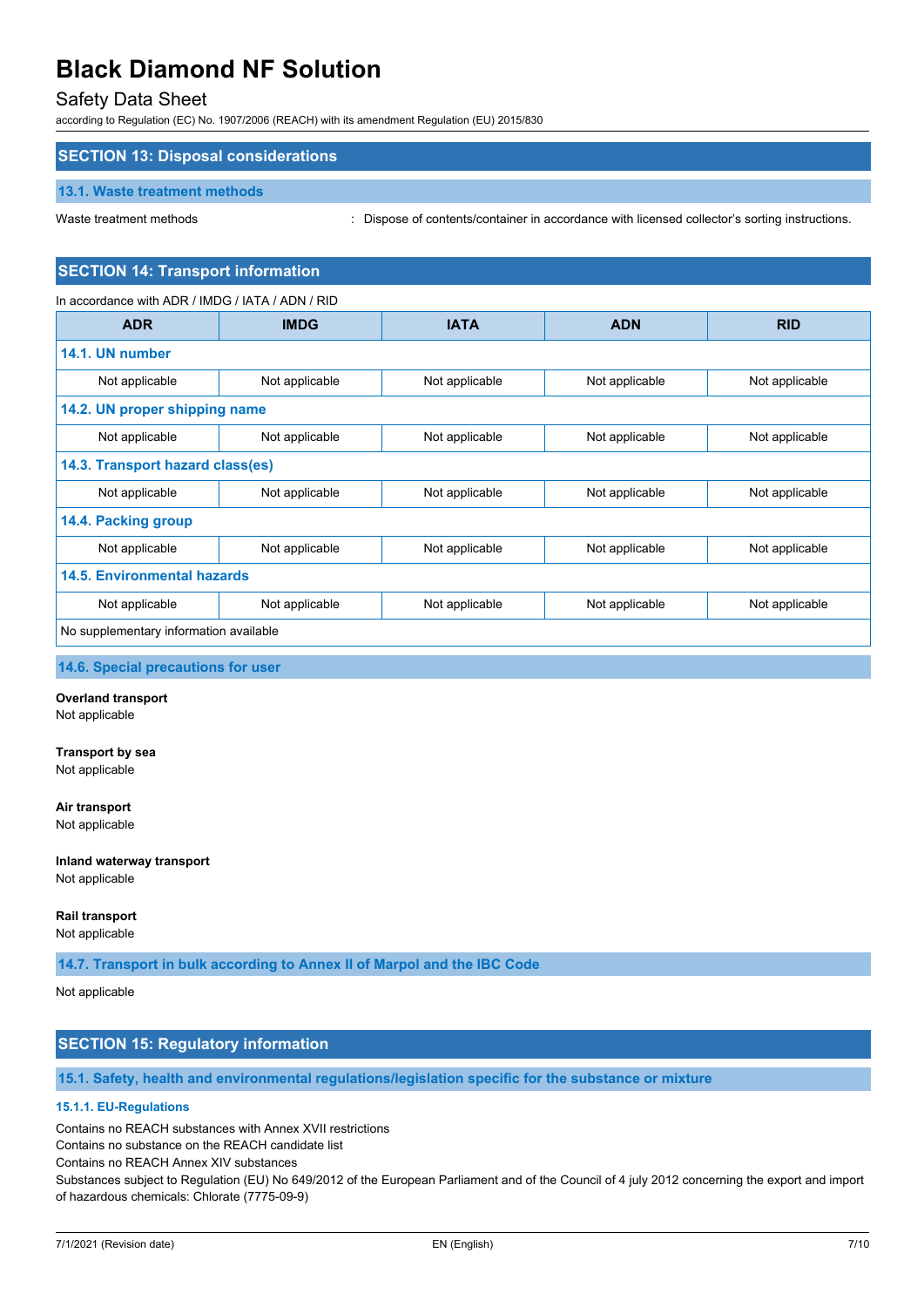## Safety Data Sheet

according to Regulation (EC) No. 1907/2006 (REACH) with its amendment Regulation (EU) 2015/830

Contains no substance subject to Regulation (EU) No 2019/1021 of the European Parliament and of the Council of 20 June 2019 on persistent organic pollutants

Contains no substance subject to Regulation (EU) 2019/1148 of the European Parliament and of the Council of 20 June 2019 on the marketing and use of explosives precursors.

#### **15.1.2. National regulations**

| France                       |                                                                                    |
|------------------------------|------------------------------------------------------------------------------------|
| <b>Occupational diseases</b> |                                                                                    |
| Code                         | <b>Description</b>                                                                 |
| <b>RG 32</b>                 | Occupational disorders caused by fluoride, hydrofluoric acid and its mineral salts |

#### **Germany**

| <b>Employment restrictions</b>                                                       | : Observe restrictions according Act on the Protection of Working Mothers (MuSchG)<br>Observe restrictions according Act on the Protection of Young People in Employment<br>(JArbSchG) |
|--------------------------------------------------------------------------------------|----------------------------------------------------------------------------------------------------------------------------------------------------------------------------------------|
| Water hazard class (WGK)                                                             | : WGK 3, Highly hazardous to water (Classification according to AwSV, Annex 1)                                                                                                         |
| Hazardous Incident Ordinance (12. BImSchV)                                           | : Is not subject of the Hazardous Incident Ordinance (12. BImSchV)                                                                                                                     |
| <b>Netherlands</b>                                                                   |                                                                                                                                                                                        |
| SZW-lijst van kankerverwekkende stoffen                                              | : potassium fluoride is listed                                                                                                                                                         |
| SZW-lijst van mutagene stoffen                                                       | : potassium fluoride is listed                                                                                                                                                         |
| NIET-limitatieve lijst van voor de voortplanting<br>giftige stoffen - Borstvoeding   | : None of the components are listed                                                                                                                                                    |
| NIET-limitatieve lijst van voor de voortplanting<br>giftige stoffen - Vruchtbaarheid | : None of the components are listed                                                                                                                                                    |
| NIET-limitatieve lijst van voor de voortplanting<br>giftige stoffen - Ontwikkeling   | : None of the components are listed                                                                                                                                                    |
| <b>Denmark</b>                                                                       |                                                                                                                                                                                        |
| Danish National Regulations                                                          | : Pregnant/breastfeeding women working with the product must not be in direct contact with<br>the product                                                                              |
|                                                                                      | The requirements from the Danish Working Environment Authorities regarding work with<br>carcinogens must be followed during use and disposal                                           |
| Switzerland                                                                          |                                                                                                                                                                                        |
| Storage class (LK)                                                                   | : LK $10/12$ - Liquids                                                                                                                                                                 |
| 15.2. Chemical safety assessment                                                     |                                                                                                                                                                                        |

### No chemical safety assessment has been carried out

| <b>SECTION 16: Other information</b> |                                                                                                 |  |
|--------------------------------------|-------------------------------------------------------------------------------------------------|--|
| <b>Abbreviations and acronyms:</b>   |                                                                                                 |  |
| <b>ADN</b>                           | European Agreement concerning the International Carriage of Dangerous Goods by Inland Waterways |  |
| <b>ADR</b>                           | European Agreement concerning the International Carriage of Dangerous Goods by Road             |  |
| <b>ATE</b>                           | <b>Acute Toxicity Estimate</b>                                                                  |  |
| <b>BCF</b>                           | Bioconcentration factor                                                                         |  |
| <b>BLV</b>                           | Biological limit value                                                                          |  |
| <b>BOD</b>                           | Biochemical oxygen demand (BOD)                                                                 |  |
| <b>COD</b>                           | Chemical oxygen demand (COD)                                                                    |  |
| <b>DMEL</b>                          | Derived Minimal Effect level                                                                    |  |
| <b>DNEL</b>                          | Derived-No Effect Level                                                                         |  |
| EC-No.                               | European Community number                                                                       |  |
| <b>EC50</b>                          | Median effective concentration                                                                  |  |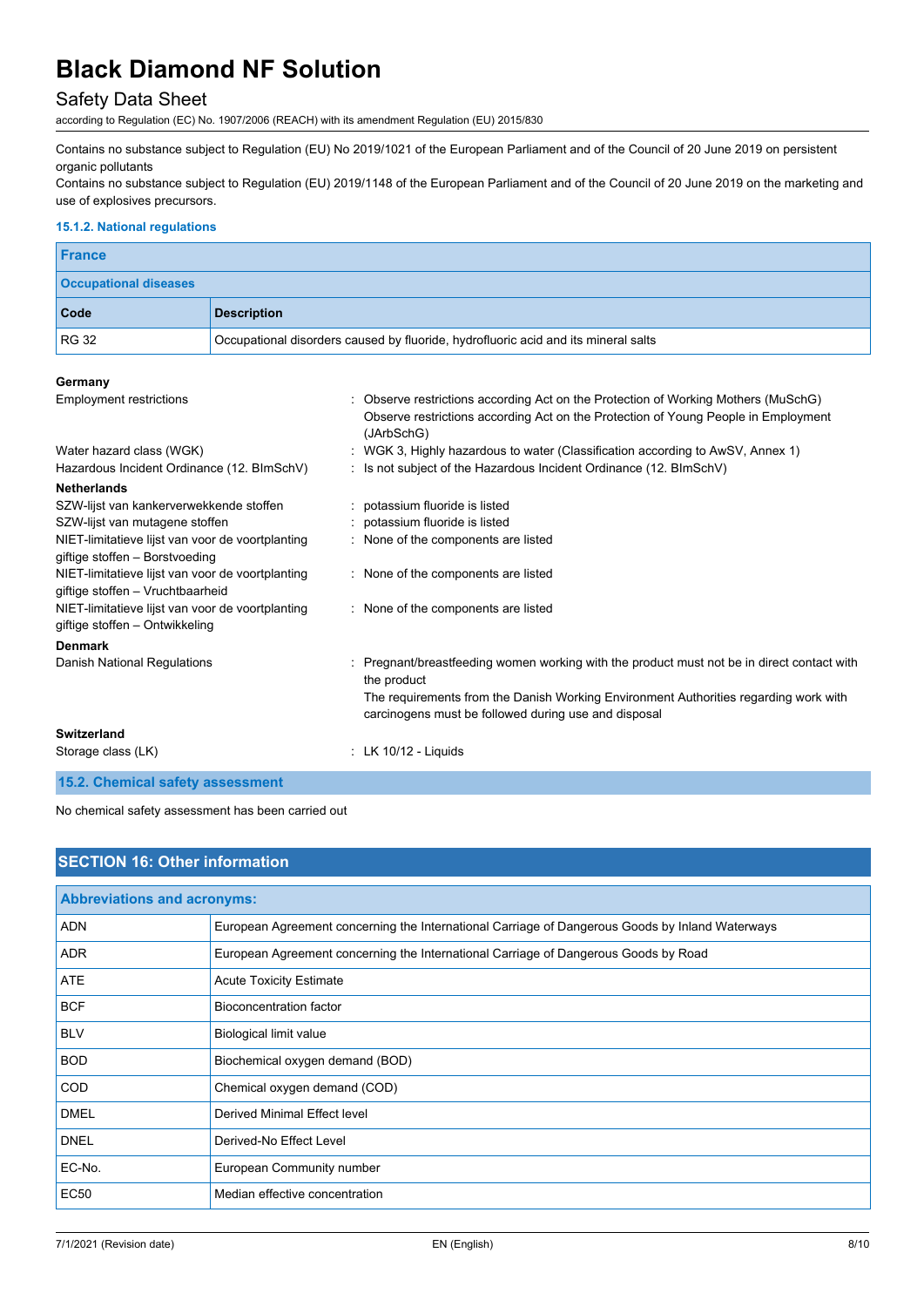## Safety Data Sheet

according to Regulation (EC) No. 1907/2006 (REACH) with its amendment Regulation (EU) 2015/830

| <b>Abbreviations and acronyms:</b> |                                                                              |  |
|------------------------------------|------------------------------------------------------------------------------|--|
| EN                                 | European Standard                                                            |  |
| <b>IARC</b>                        | International Agency for Research on Cancer                                  |  |
| <b>IATA</b>                        | International Air Transport Association                                      |  |
| <b>IMDG</b>                        | International Maritime Dangerous Goods                                       |  |
| <b>LC50</b>                        | Median lethal concentration                                                  |  |
| LD50                               | Median lethal dose                                                           |  |
| <b>LOAEL</b>                       | Lowest Observed Adverse Effect Level                                         |  |
| <b>NOAEC</b>                       | No-Observed Adverse Effect Concentration                                     |  |
| <b>NOAEL</b>                       | No-Observed Adverse Effect Level                                             |  |
| <b>NOEC</b>                        | No-Observed Effect Concentration                                             |  |
| OECD                               | Organisation for Economic Co-operation and Development                       |  |
| <b>OEL</b>                         | Occupational Exposure Limit                                                  |  |
| <b>PBT</b>                         | <b>Persistent Bioaccumulative Toxic</b>                                      |  |
| PNEC                               | Predicted No-Effect Concentration                                            |  |
| <b>RID</b>                         | Regulations concerning the International Carriage of Dangerous Goods by Rail |  |
| SDS                                | Safety Data Sheet                                                            |  |
| <b>STP</b>                         | Sewage treatment plant                                                       |  |
| ThOD                               | Theoretical oxygen demand (ThOD)                                             |  |
| <b>TLM</b>                         | <b>Median Tolerance Limit</b>                                                |  |
| <b>VOC</b>                         | Volatile Organic Compounds                                                   |  |
| CAS-No.                            | Chemical Abstract Service number                                             |  |
| N.O.S.                             | Not Otherwise Specified                                                      |  |
| vPvB                               | Very Persistent and Very Bioaccumulative                                     |  |
| <b>ED</b>                          | Endocrine disrupting properties                                              |  |

| <b>Full text of H- and EUH-statements:</b> |                                                                   |  |
|--------------------------------------------|-------------------------------------------------------------------|--|
| Acute Tox. 3 (Dermal)                      | Acute toxicity (dermal), Category 3                               |  |
| Acute Tox. 3 (Inhalation)                  | Acute toxicity (inhal.), Category 3                               |  |
| Acute Tox. 3<br>(Inhalation:dust, mist)    | Acute toxicity (inhalation:dust, mist) Category 3                 |  |
| Acute Tox. 3 (Oral)                        | Acute toxicity (oral), Category 3                                 |  |
| Acute Tox. 4 (Oral)                        | Acute toxicity (oral), Category 4                                 |  |
| Aquatic Acute 1                            | Hazardous to the aquatic environment - Acute Hazard, Category 1   |  |
| Aquatic Chronic 1                          | Hazardous to the aquatic environment - Chronic Hazard, Category 1 |  |
| Aquatic Chronic 2                          | Hazardous to the aquatic environment - Chronic Hazard, Category 2 |  |
| Carc. 2                                    | Carcinogenicity, Category 2                                       |  |
| Eye Irrit. 2                               | Serious eye damage/eye irritation, Category 2                     |  |
| H <sub>271</sub>                           | May cause fire or explosion; strong oxidiser.                     |  |
| H301                                       | Toxic if swallowed.                                               |  |